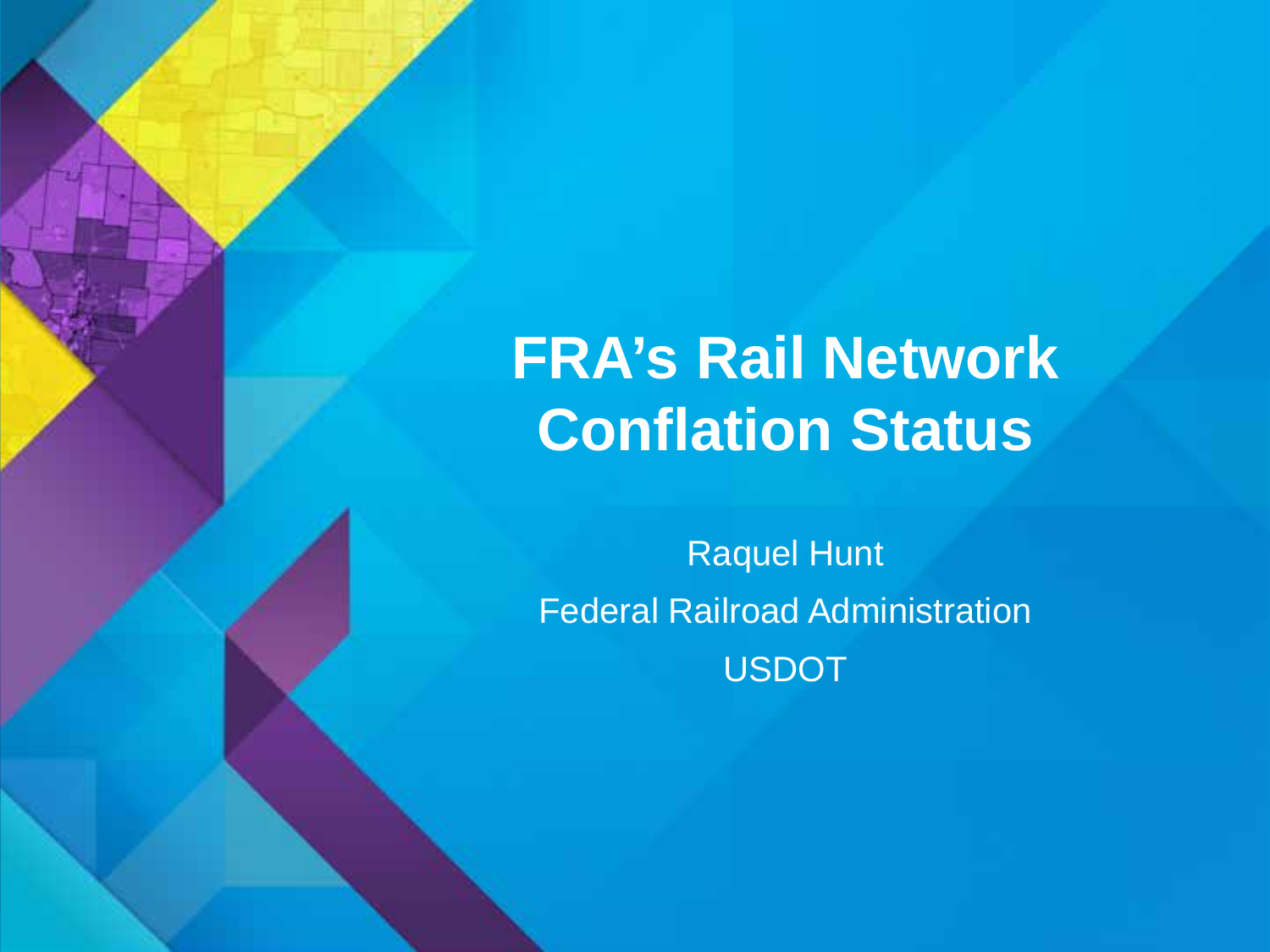#### **Background**

#### • **DOT/FRA Rail Network**

- **Represents 185,000 miles of mainline track**
- **First created in mid 80s from USGS 1:2million DLGs**

#### • **NGA Rail Network**

- **Includes all lines and sidings**
- **In general, more accurate**
- **Automated Track Inspection Program (ATIP) Data**
	- **Collects long-lat every foot to locate track defects**
	- **84,100 miles of main line track collected under ATIP**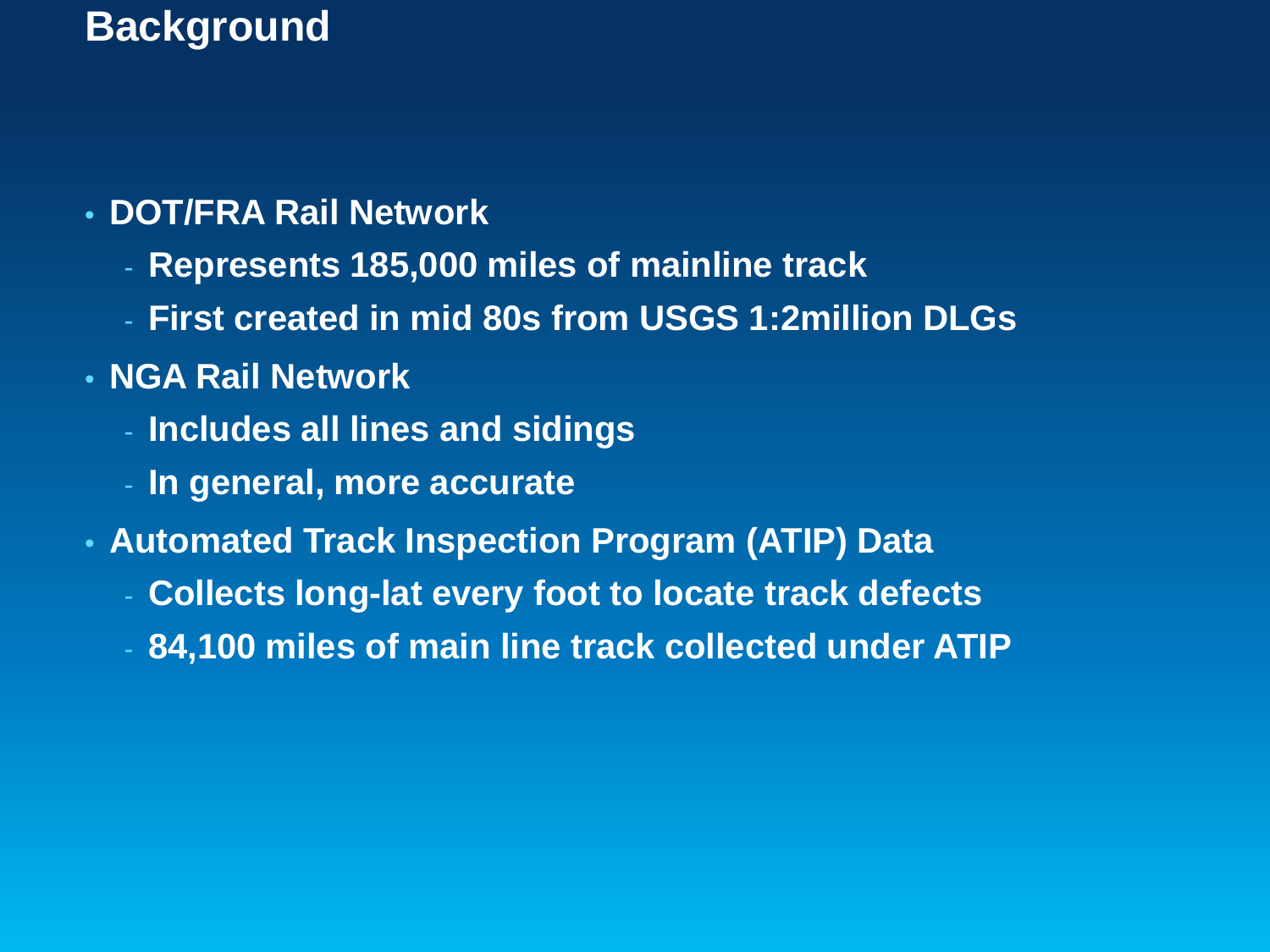#### **Spatial Improvements**

- **Integrating the FRA's Automated Track Inspection Program (ATIP) Data**
- **The ATIP cars take a latitude and longitude reading every foot.**

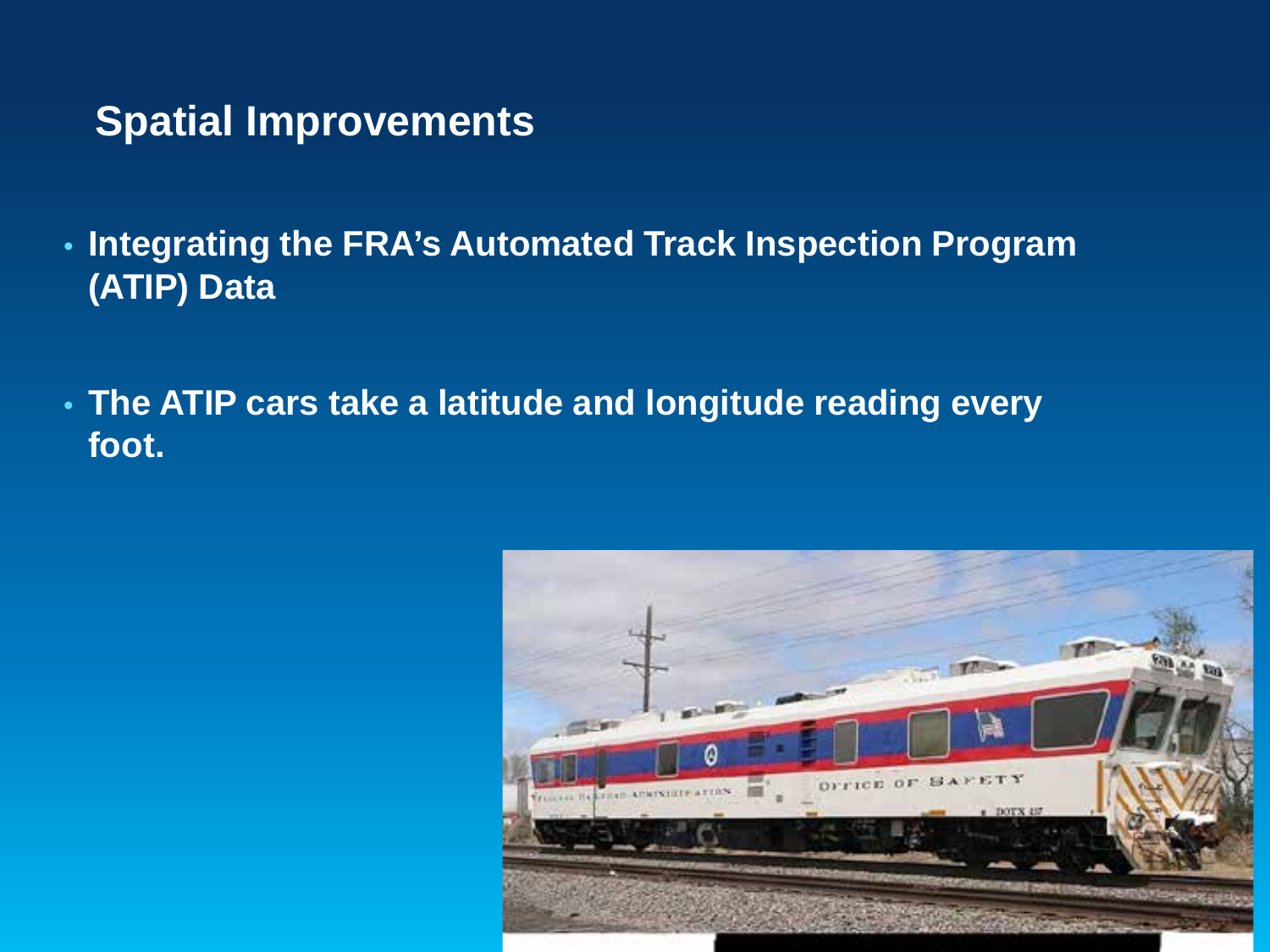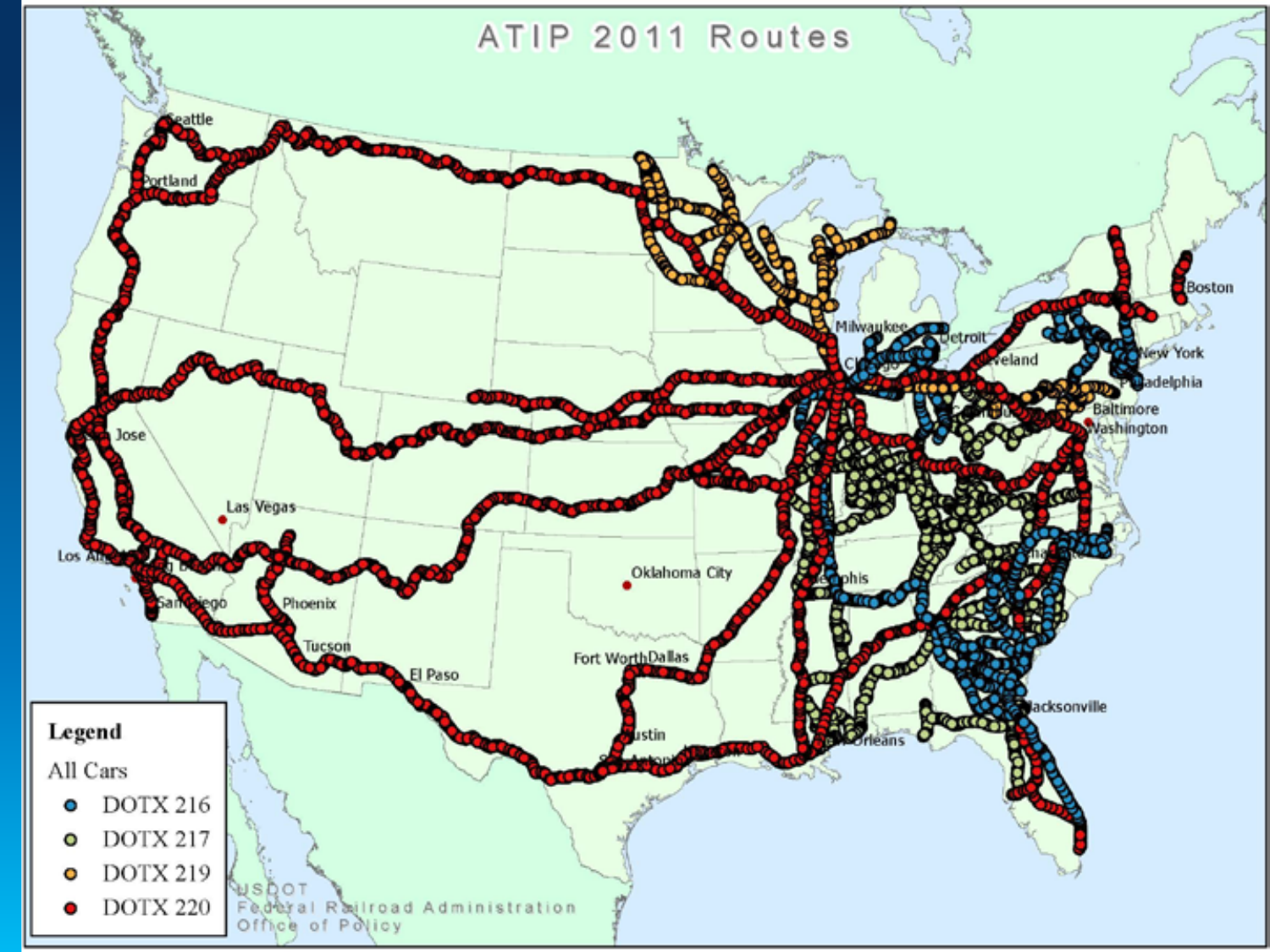

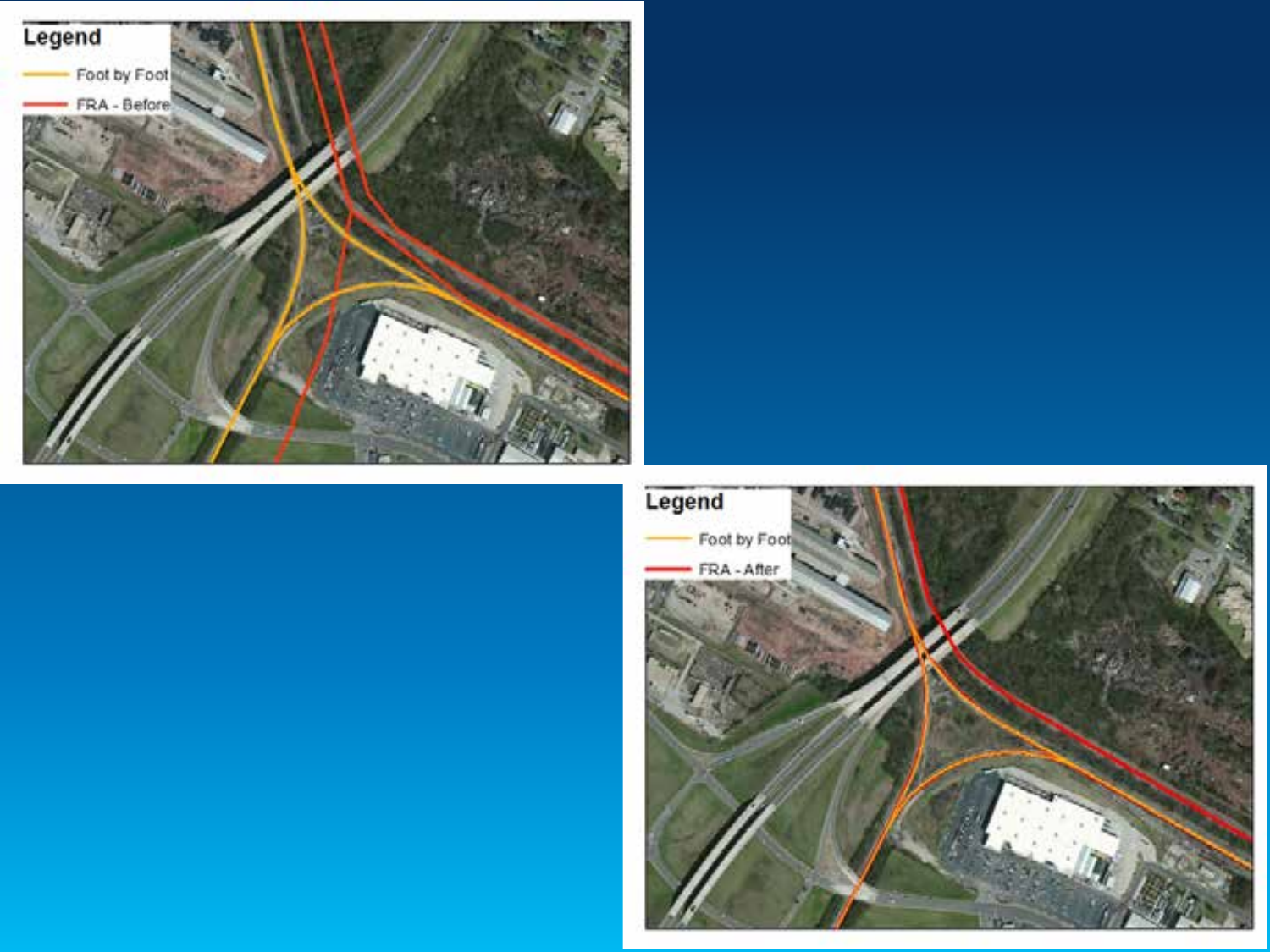#### **Breaking Down a Stovepipe**

- **In June 2014, DOT and NGA met**
	- **Shared information on their respective geospatial data programs**
	- **Recognized the rail duplication of effort and agreed to end it**
	- **Agreed to the rail conflation project, with DOT providing funding**
	- **Agreed to work together in the future to further develop/improve transportation**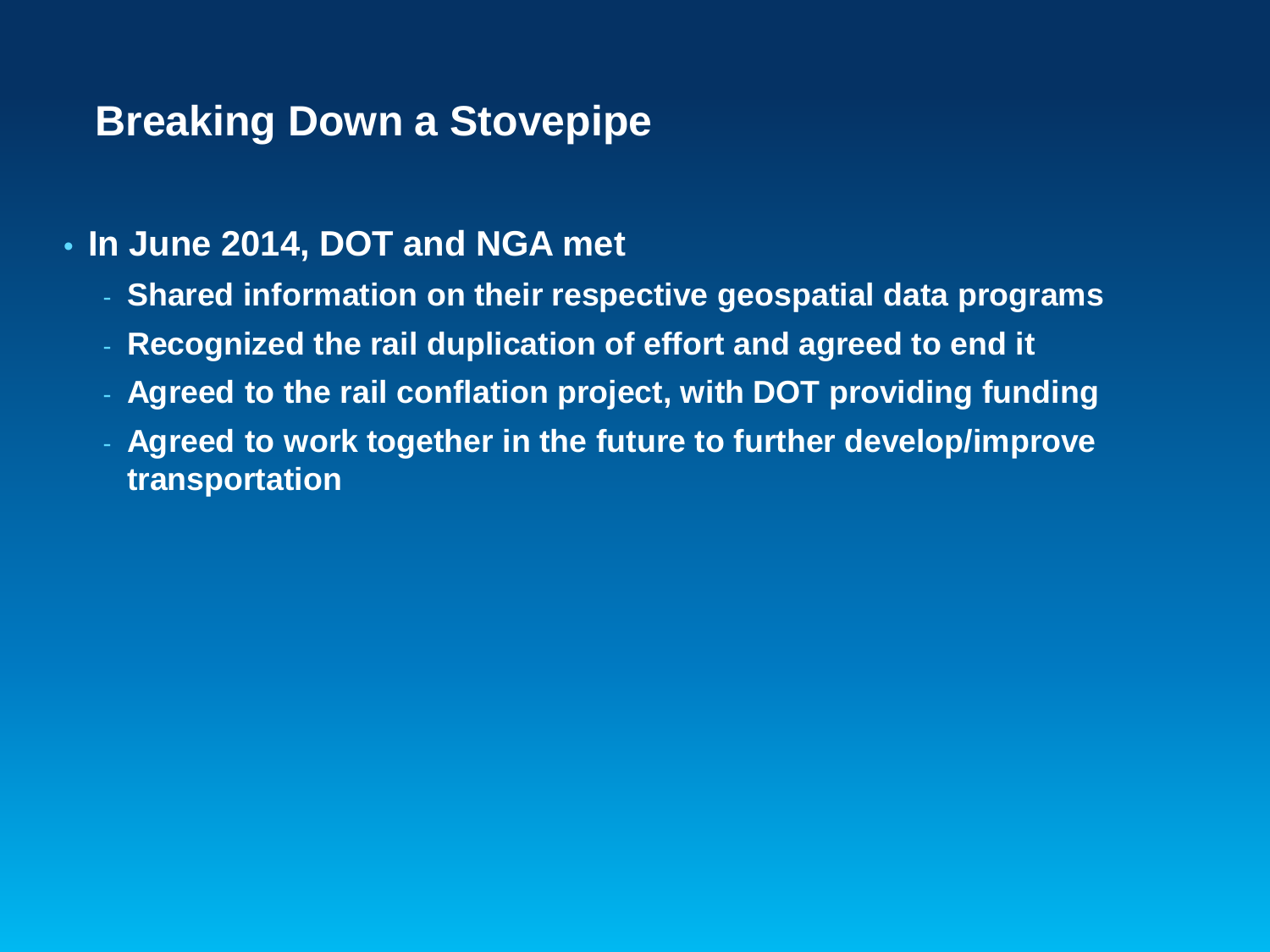#### **RFI & RFP**

- **FRA put out a RFI in May 2014**
- **FRA put out a RFP in July 2014**
- **Contract began in October 2014**
- **Planned completion of the North American Rail Network (NARN) September 2015**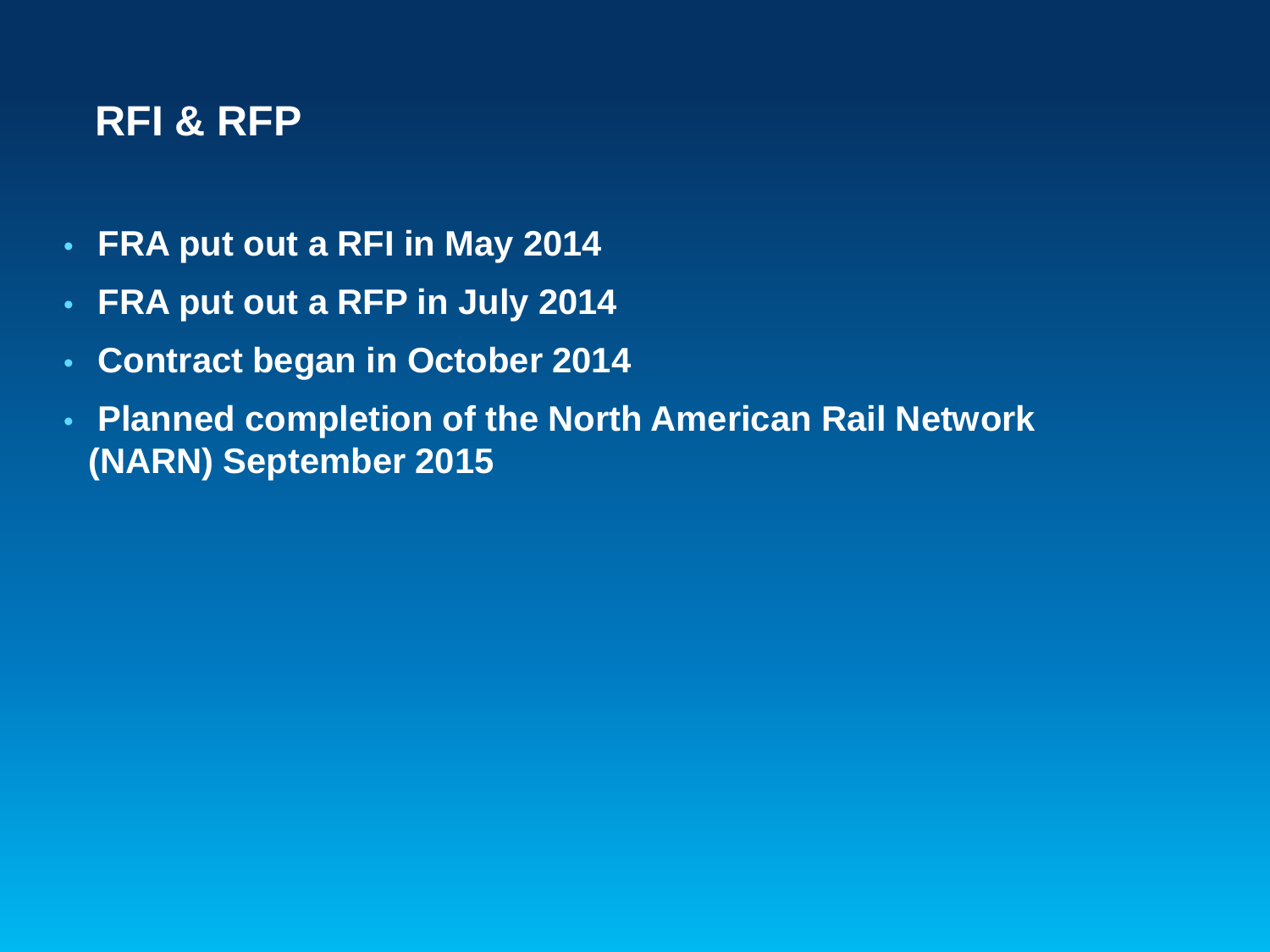#### **Current Status**

#### • **Completed:**

- **Region 7: CA, NV, UT, and AZ**
- **Region 2: NY, NH, VT, ME, MA, RI, CT, and NJ**
- **Region 8: AK, WA, OR, ID, MT, WY, ND, and SD**
- **Region 5: TX, NM, OK, AR, and LA**
- **Canada**
- **Finalizing the data dictionary**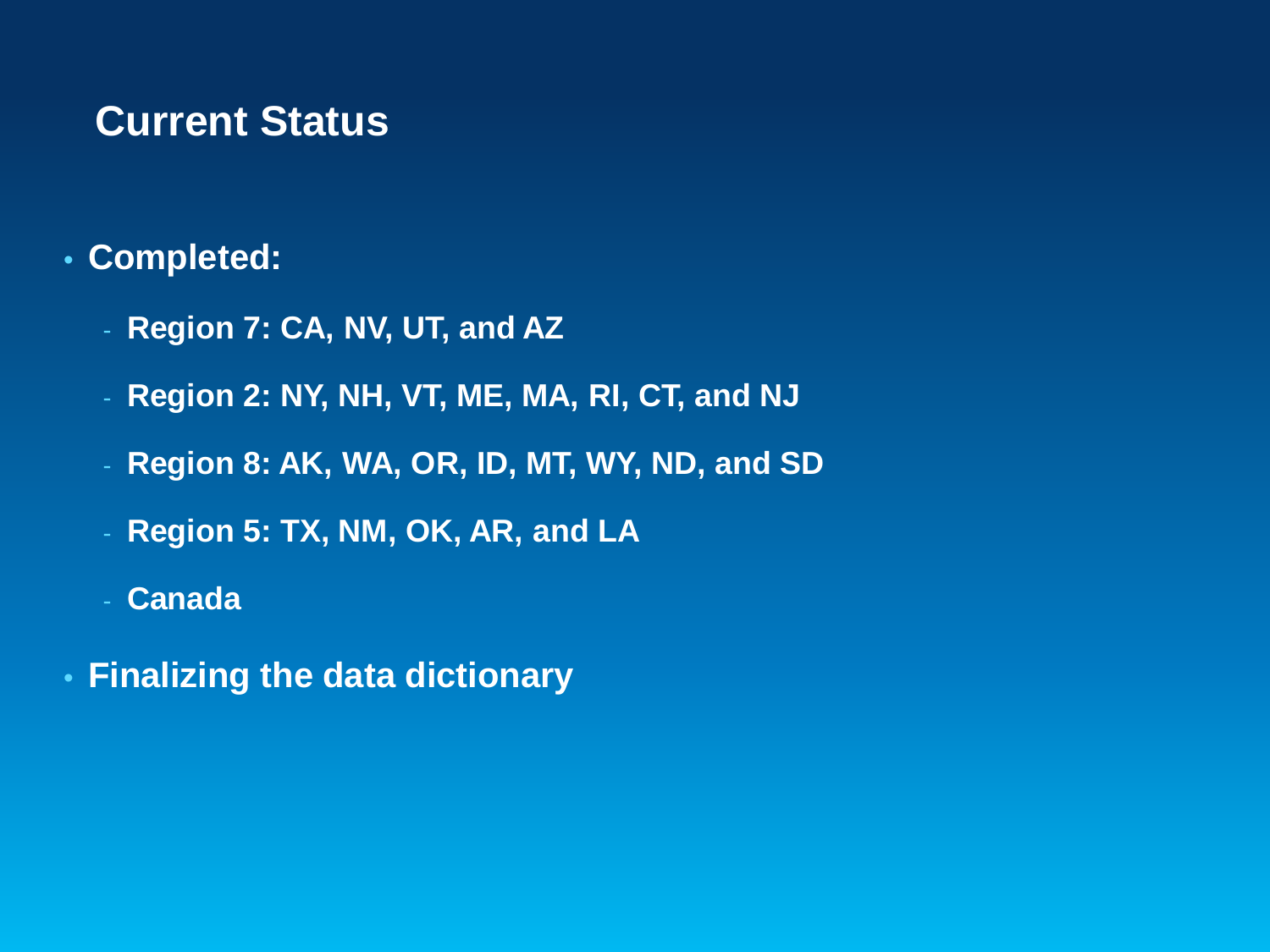#### **Schedule for Completion**

## FRA GIS Network Production Schedule

| <b>JD</b> | <b>Task Name</b>            | Start     | Finish    | Duration       | 2015                   |
|-----------|-----------------------------|-----------|-----------|----------------|------------------------|
|           |                             |           |           |                | Feb Mar<br>May<br>Ass. |
|           | Region 1 (Actual: region 7) | 1/15/2015 | 2/27/2015 | $6w$ 2d        |                        |
|           | Region 2 (Actual: region 2) | 3/2/2015  | 4/15/2015 | $6w$ 3d        |                        |
|           | Region 3 (Actual: region 6) | 4/16/2015 | 5/15/2015 | 4w 2d          |                        |
| 4         | Region 4 (Actual: region 5) | 5/18/2015 | 6/15/2015 | 4w1d           |                        |
| 5         | Region 5 (Actual: region 1) | 6/16/2015 | 7/15/2015 | $4w$ 2d        |                        |
| 6         | Region 6 (Actual: region 4) | 7/16/2015 | 8/14/2015 | 4w 2d          |                        |
|           | Region 7 (Actual: region 8) | 3/16/2015 | 5/1/2015  | 7 <sub>w</sub> |                        |
| 8         | Region 8 (Actual: region 3) | 5/4/2015  | 6/15/2015 | 6w 1d          |                        |
| 9         | Region 9 (Actual: region 9) | 6/16/2015 | 7/15/2015 | 4w 2d          |                        |
| 10        | Mosaic all regions          | 8/17/2015 | 9/15/2015 | 4w 2d          |                        |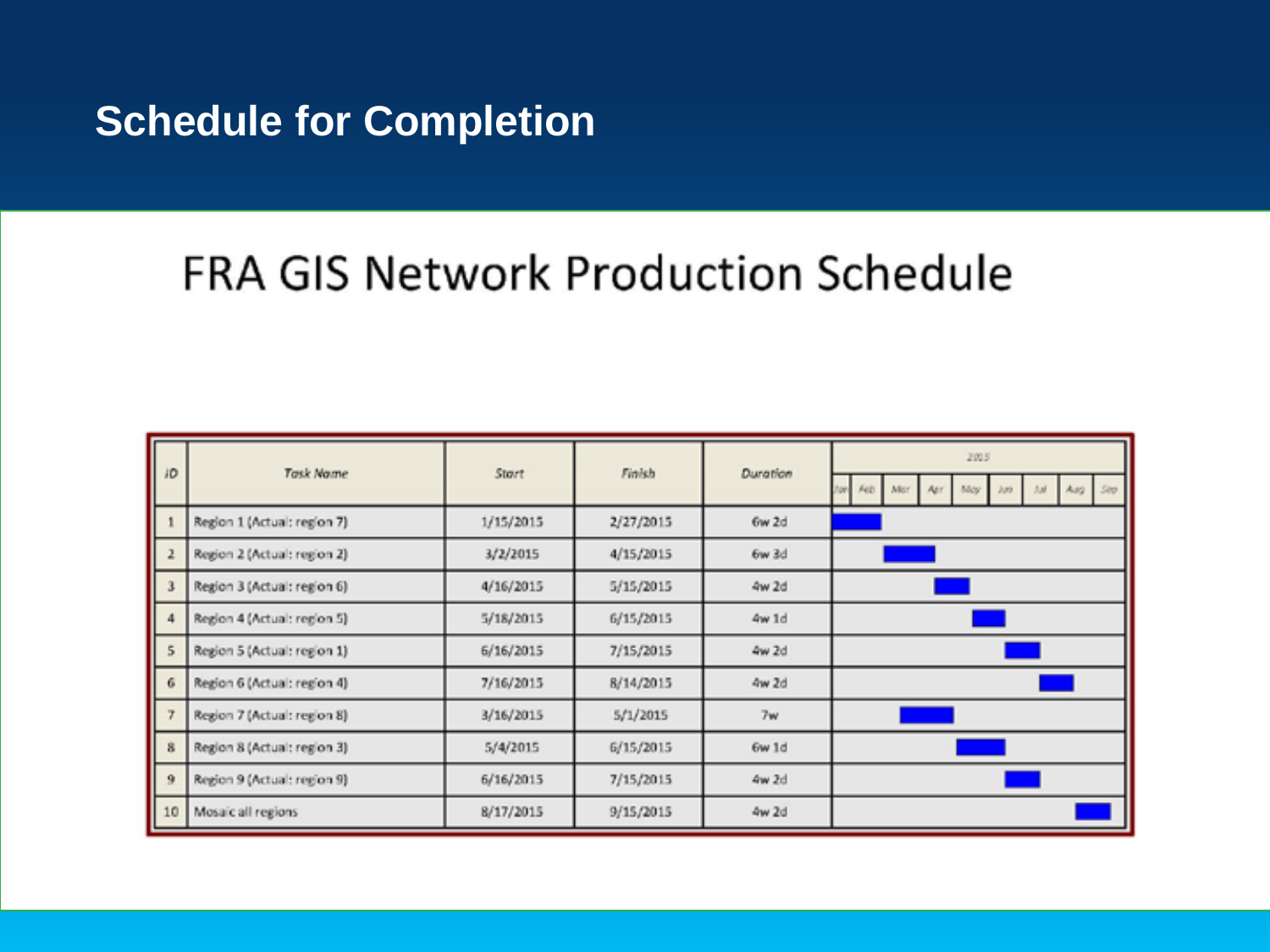#### **NGDA – Rail Network**

- **Met with NGA 06/14, 10/14, 01/15, and 03/15**
- **1 rail network for the Federal Government that will be the best available for the NGDA**

## • **Primary stakeholders:**

- **Railroads**
- **Federal Agencies: FRA, FHWA, BTS, NGA, etc.**
- **National Emergency Number Association (NENA)**
- **Rail Corridor Risk Management System (RCRMS)**
- **EPA – Eastern Regional Technical Advisory Committee**
- **Academia, i.e. Climate Central**
- **Etc.**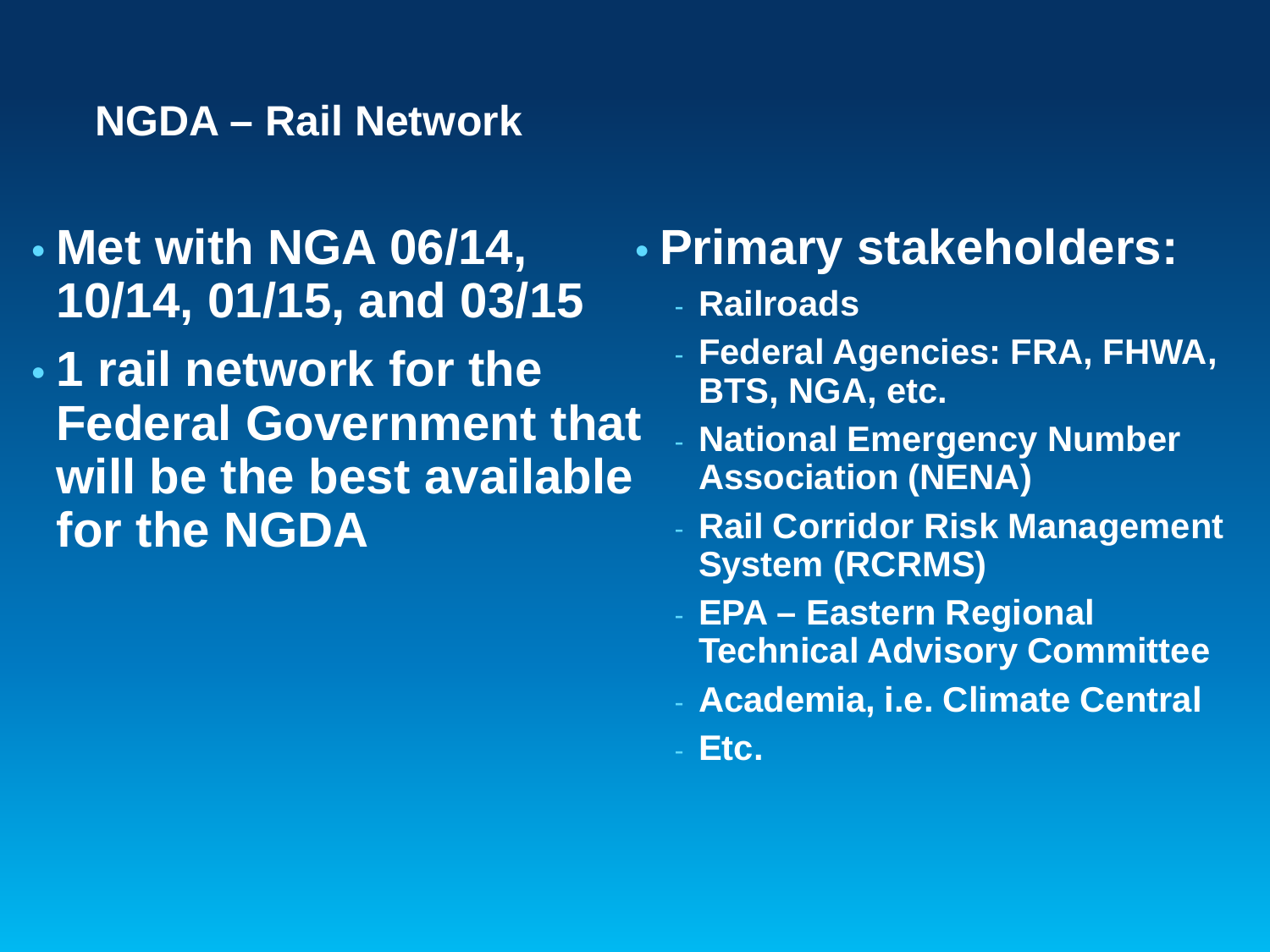#### **Classes of Railroads**

| Class 1 Railroads | Class 2 Railroads   | <b>Class 3 Railroads</b> |
|-------------------|---------------------|--------------------------|
| 7 Companies       | $\sim$ 10 Companies | > 500 Companies          |

Class 1's make up ~ 70% of freight rail miles

## Class 1's: BNSF, CN, CPRS, CSXT, KCS, NS and UP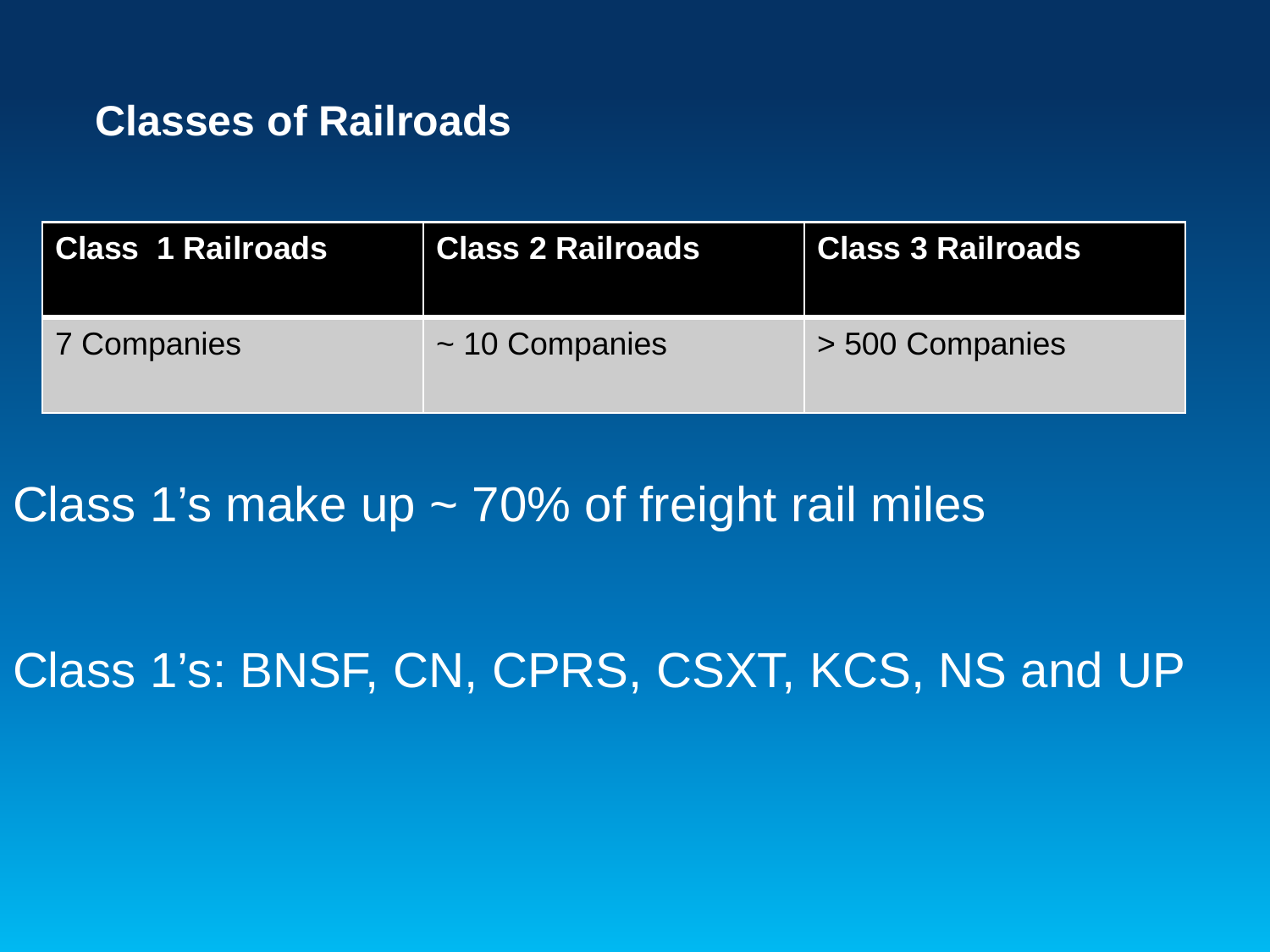

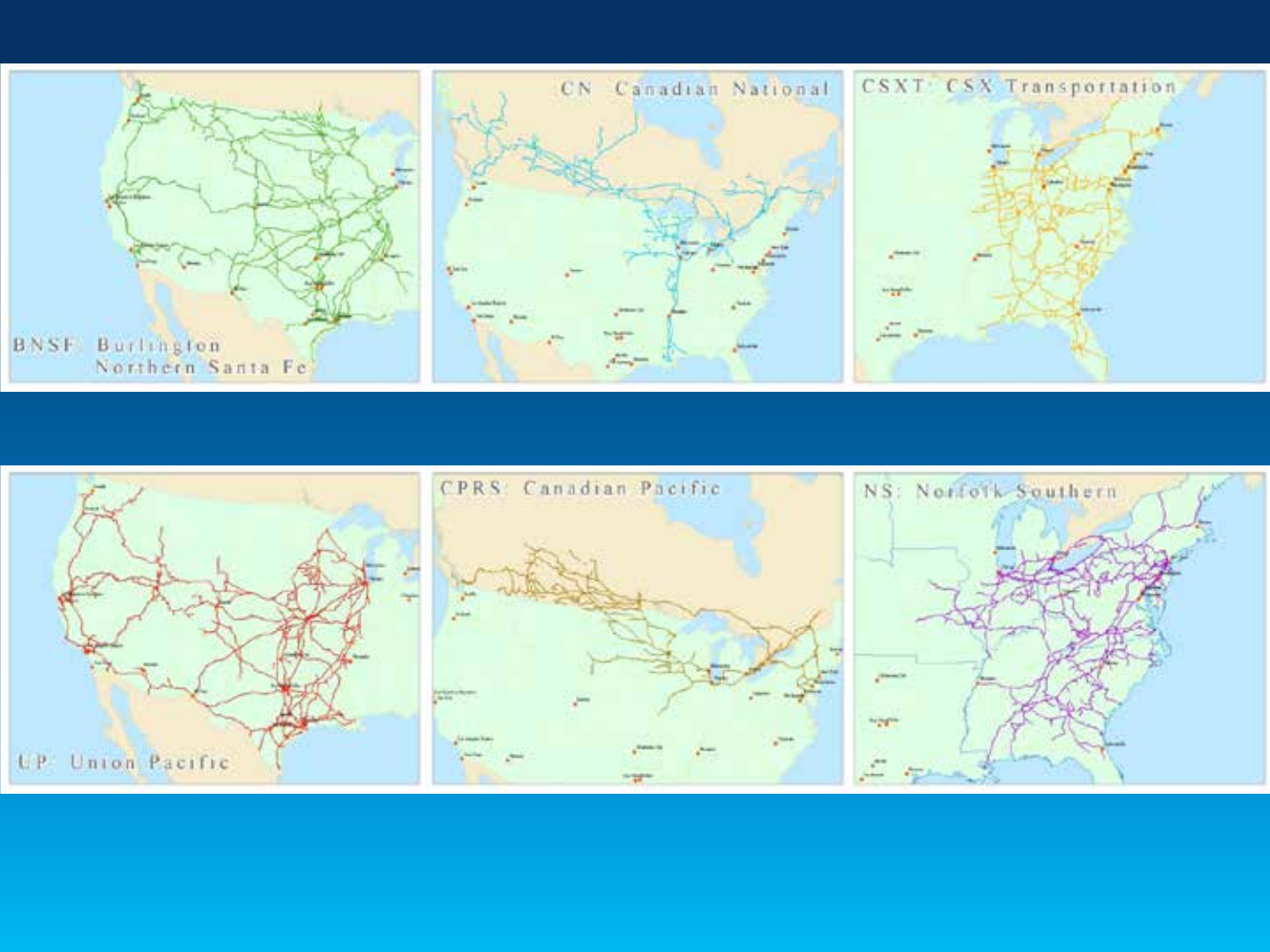#### **GIS Rail Committee**

- **Voted to adopt the NARN as their industry network 04/15/15**
- **Voted to have FRA as a non-voting member 04/15/15**
- **Currently developing a MOU between FRA and the Railroads**
- **Development of a Linear Referencing System (LRS) – Discuss on June 24th by the GIS Rail Committee** - **MOU will:**
	- **To protect the railroads, Support mandates, Provide Use Cases, Scheduling, Processes, etc.**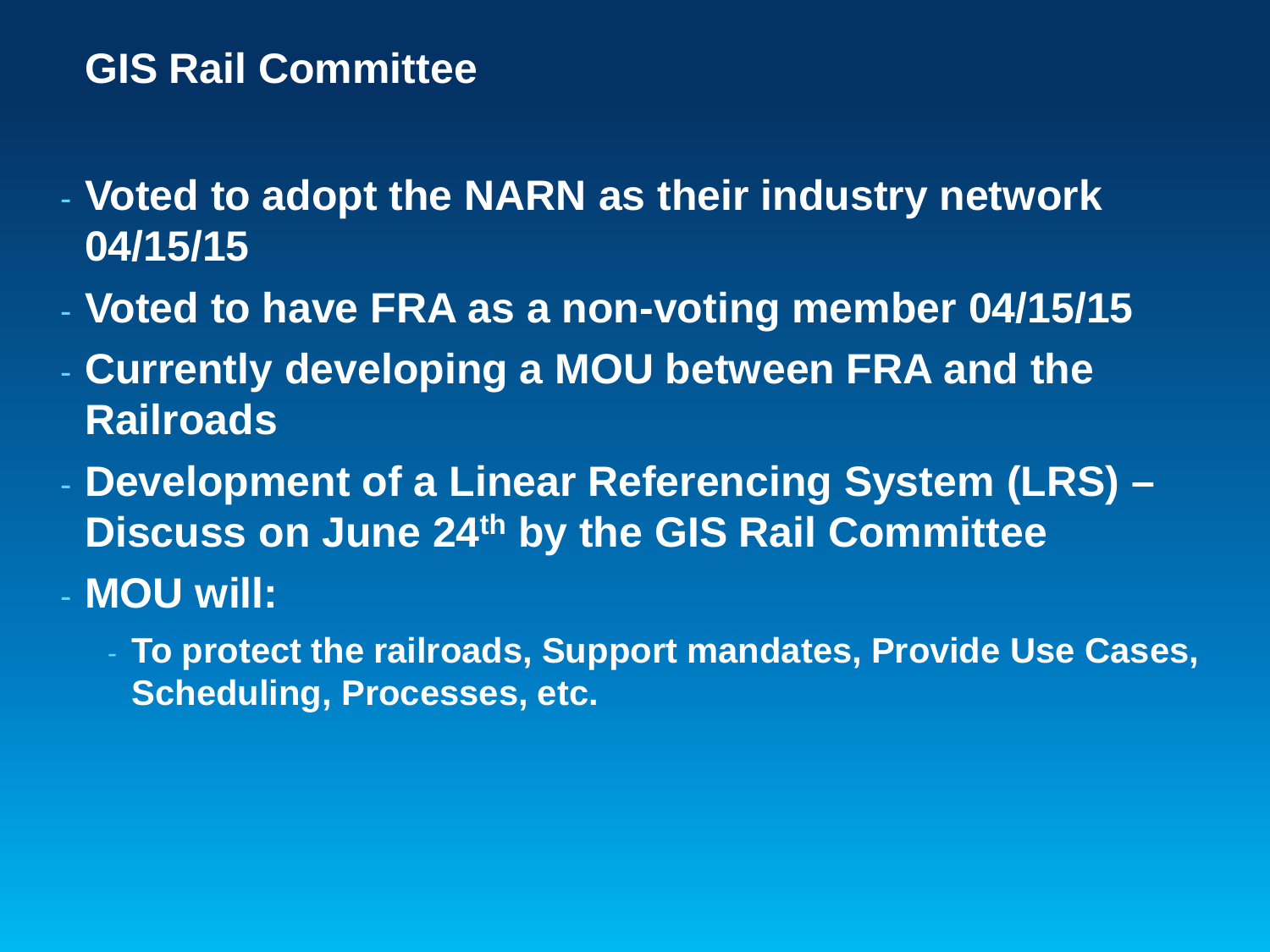### **Data Attributes – Nodes**

- **FRANODEID**
- **STATEAB**
- **STATEFIPS**
- **CNTYFIPS**
- **STCNTYFIPS**
- **FRAREGION**
- **COUNTRY**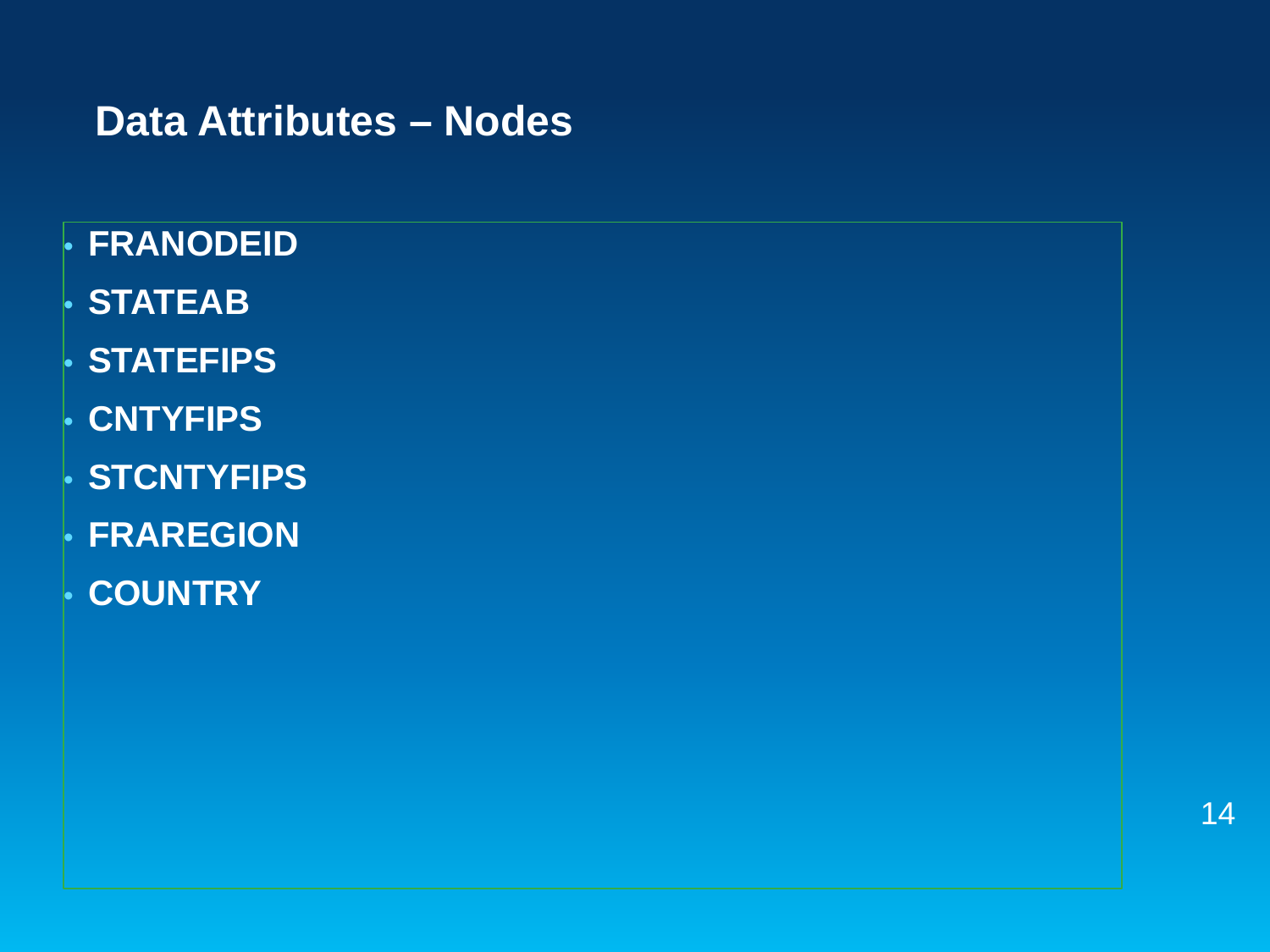#### **Data Attributes – Lines**

- **FRAARCIDS**
- **LINKID (NGA)**
- **MILES**
- **STATEAB**
- **STATEFIPS**
- **CNTYFIPS**
- **FRAREGIONS**
- **RROWNER (1 – 3)**
- **TRKRGHTS (1 – 9)**
- **STRACNET**
- **SIGSYS**
- **TRACKS**
- **SUBDIV**
- **FRFRANODE**
- **TOFRANODE**
- **NET**
- **COUNTRY**
- **PASSNGR**
- **YARDS**
- **DS**
- **INT\_TYPE**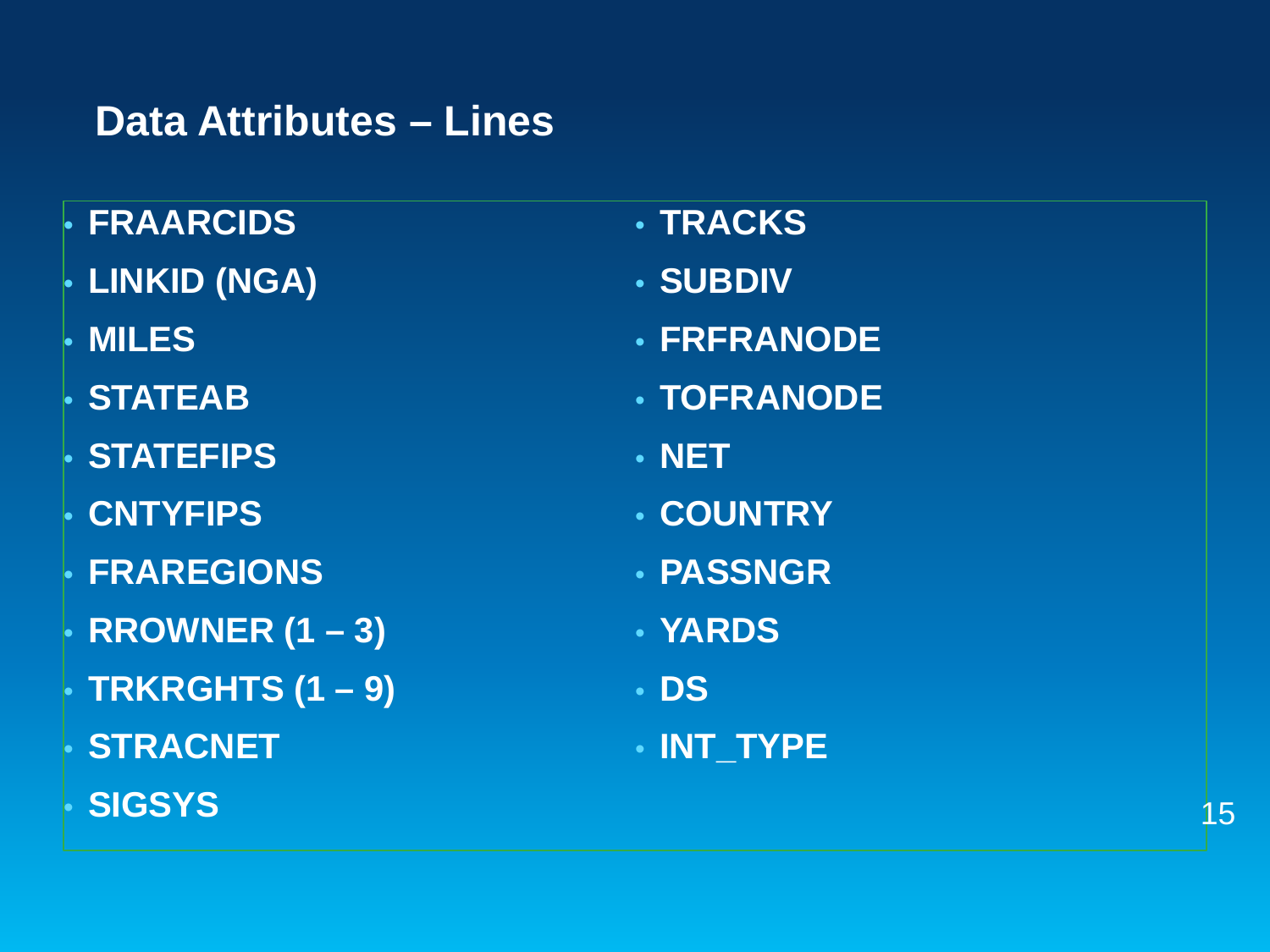## **Change in NET column**

#### **Old**

- **M: Main line**
- **O: Non Main Lines**
- **X: Out of service line**
- **A: Abandoned rail line museum/tourist operation**
- **F: Ferry**
- 
- 
- **O: Other track (minor industrial leads)**

**New**

- **X: Out of service line**
- **Z: Transit-only rail line or**
- **S: Passing sidings over 4000 feet long**
- **A: Abandoned rail line**
- **R: Abandoned line that has been physically removed**
- **Y: Yard tracks**
- **F: Rail ferry connection**
- **T: Trail on former rail right-of-way**

#### **Routing will be on Main and Industrial lead track**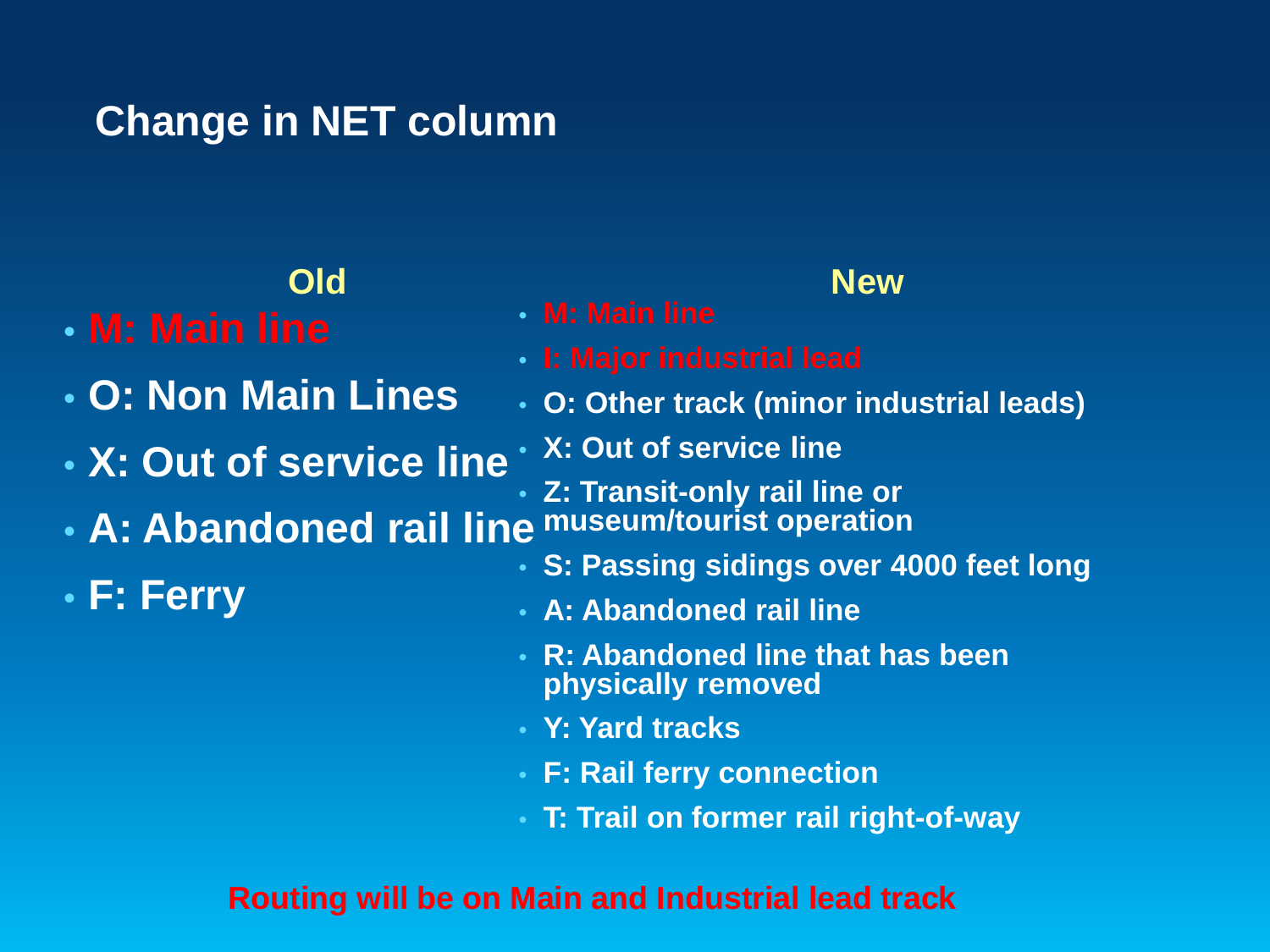#### **Working from the same Geometry**

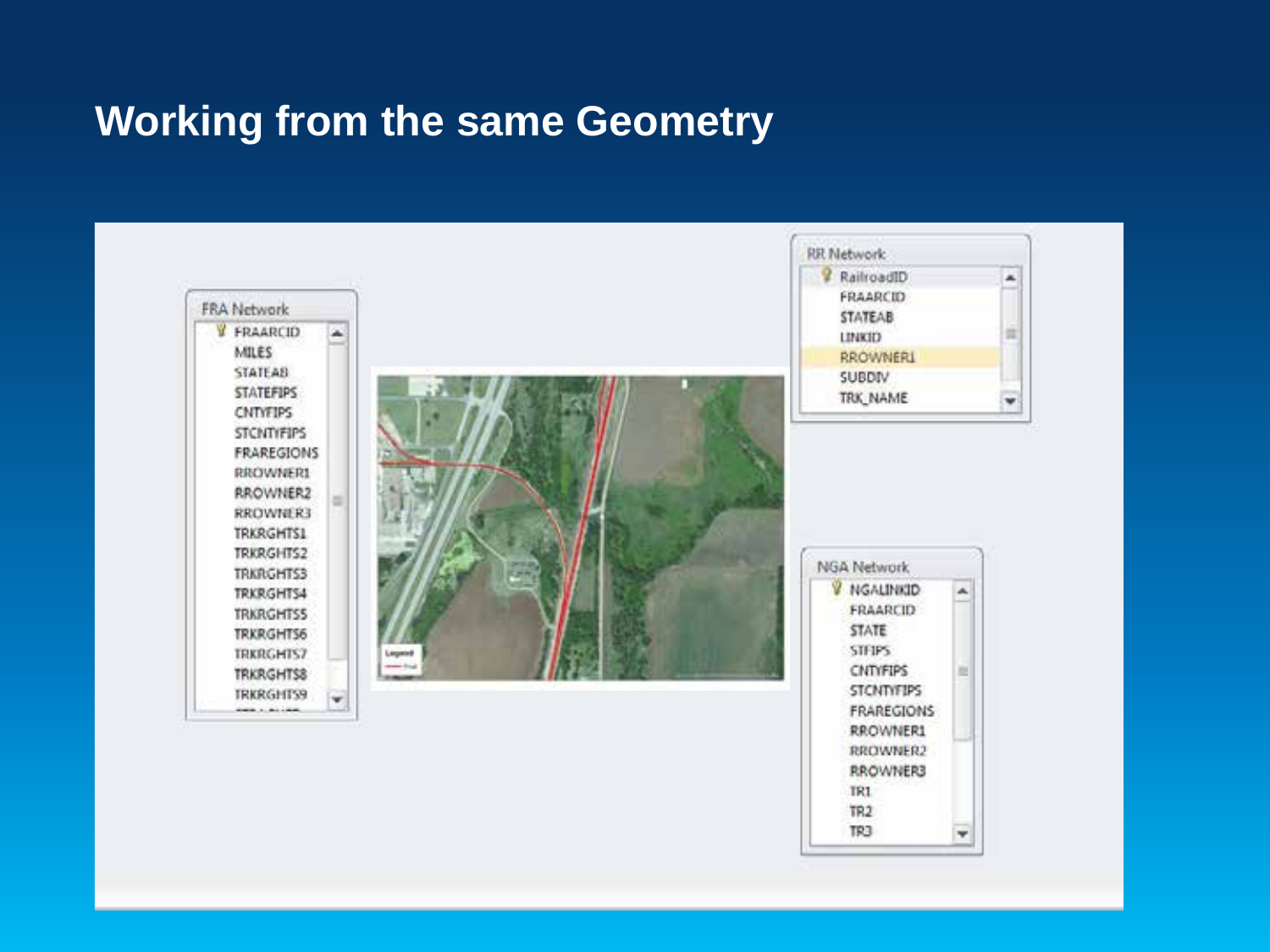### **FRAARCIDs & FRANODEIDs**

- **Unique Numbers given to every spatial feature**
- **If a link is split, the FRARCCID is retired and 2 new FRAARCIDs are generated**
- **Internally, a lookup table of all retired FRAARCIDs is maintained**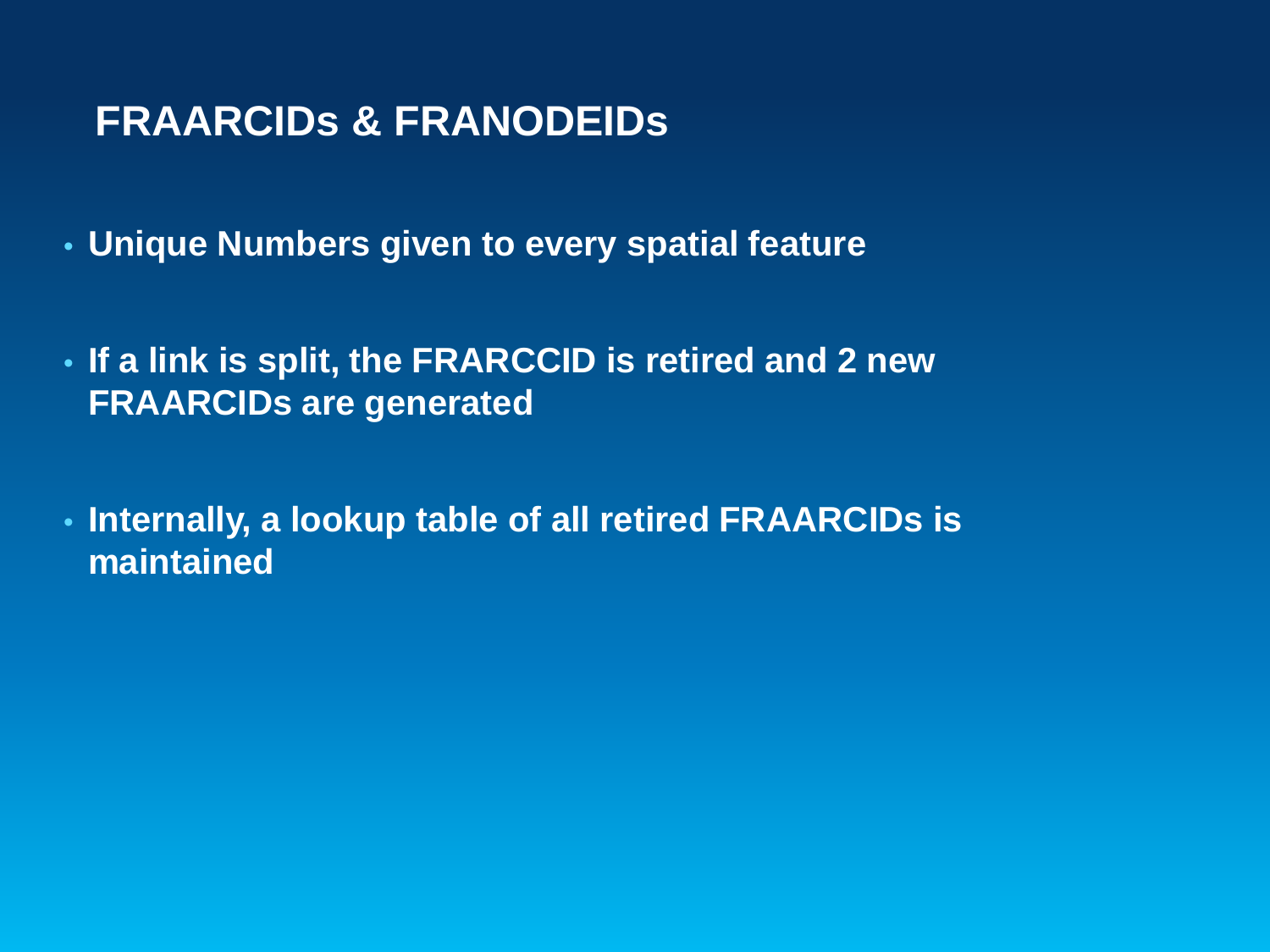#### **Memorandum of Understanding (MOU)**

- **MOU(s) between FRA's Office of Policy and AAR/RailInc to protect the Railroads proprietary data**
- **Develop SOPs**
- **Scheduling**
- **Use Cases**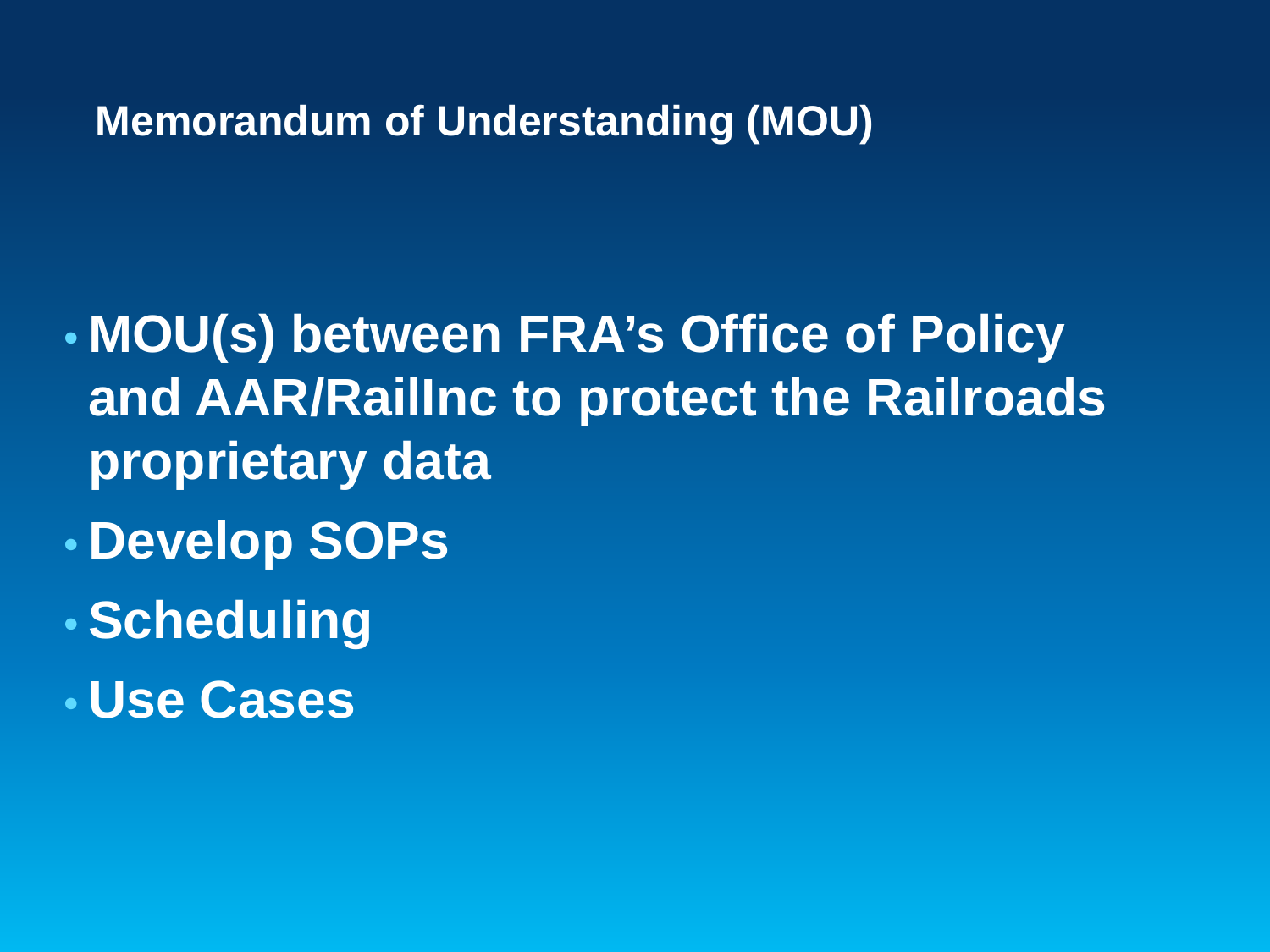### **Next Steps**

- **Shortlines – Holding Companies**
- **Possible MOU between NGA & DOT**
- **Work with the HIFLD Subcommittee to resolve issues and/or workflows**
- **Developing feedback procedures**
	- **Internal Wiki**